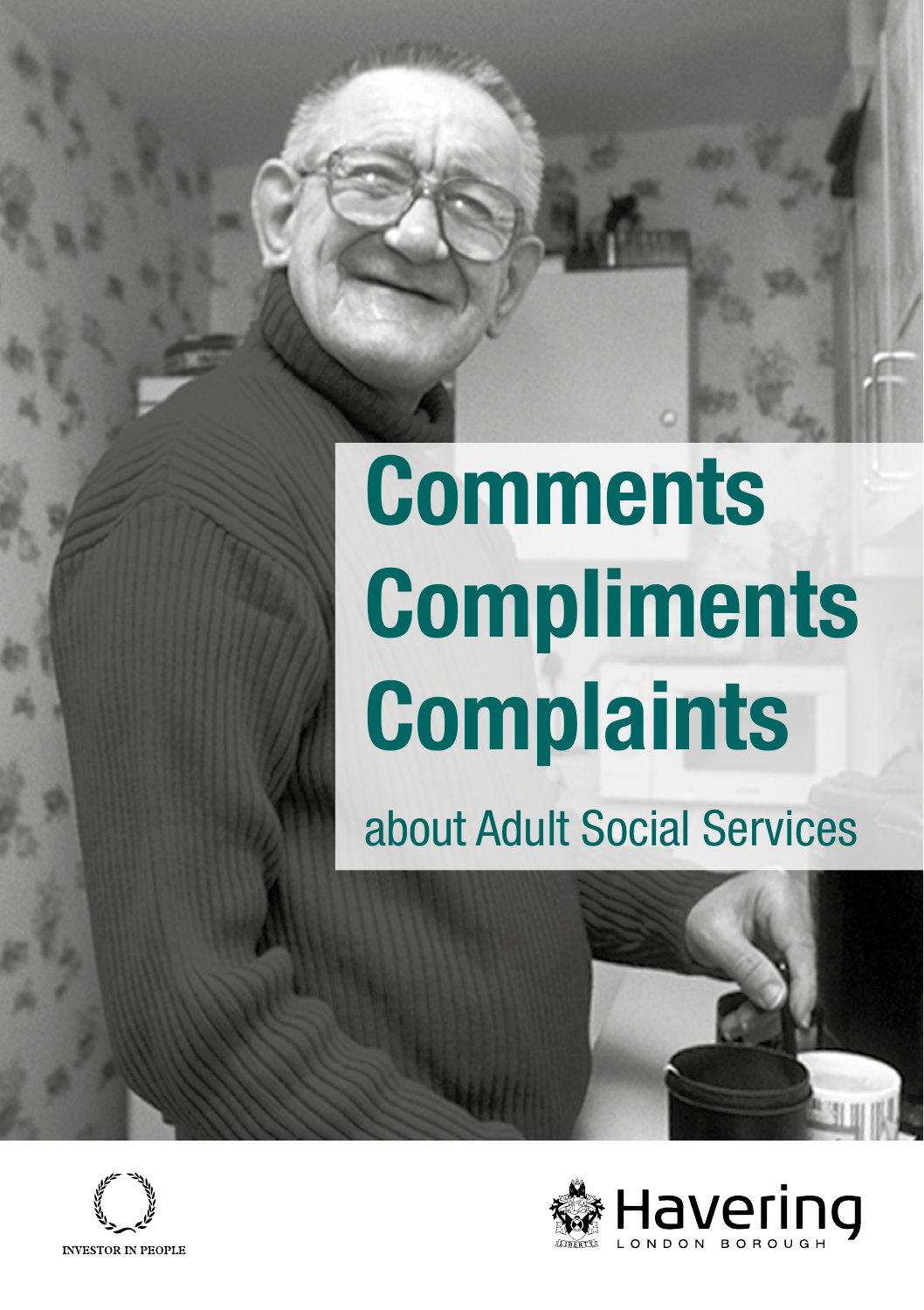# **Introduction**

Havering Council provides a wide range of services to many people, and we aim to deliver these services to the highest possible standards. We would like to hear any comments about our service and anything you would like to compliment us about. We are also aware that things go wrong, and that you may not always be satisfed with a service we have provided to you. We are committed to listening to our customers, so that we can make improvements.

Adult Social Care complaints falls within the legal framework outlined in the 'The Local Authority Social Services and National Health Service Complaints (England) Regulations'

### **We want to hear your views about Adult Social Services**

- ARE YOU satisfed about the standard of service you have received?
- HAVE YOU been treated politely and fairly?
- ARE YOU happy with the services you have received or a particular member of staff or team?
- HAVE WE not provided a service you are entitled to?
- ARE YOU unhappy with the action we have taken?
- HAVE YOU been discriminated against in relation to your gender, race, disability, sexual orientation, age or religious beliefs?

# **If you would like to make a comment, complaint or compliment about our services, you can:**

- **Senior Complaints and Information Officer** • write to: **London Borough of Havering Social Care Complaints Town Hall, Main Road, Romford RM1 3BD**
- telephone: **01708 432589**
- complete this leaflet (Alternative languages and formats available, see overleaf)
- fax: **01708 434114** or
- email your complaint to: **social\_services\_info\_complaints@havering.gov.uk**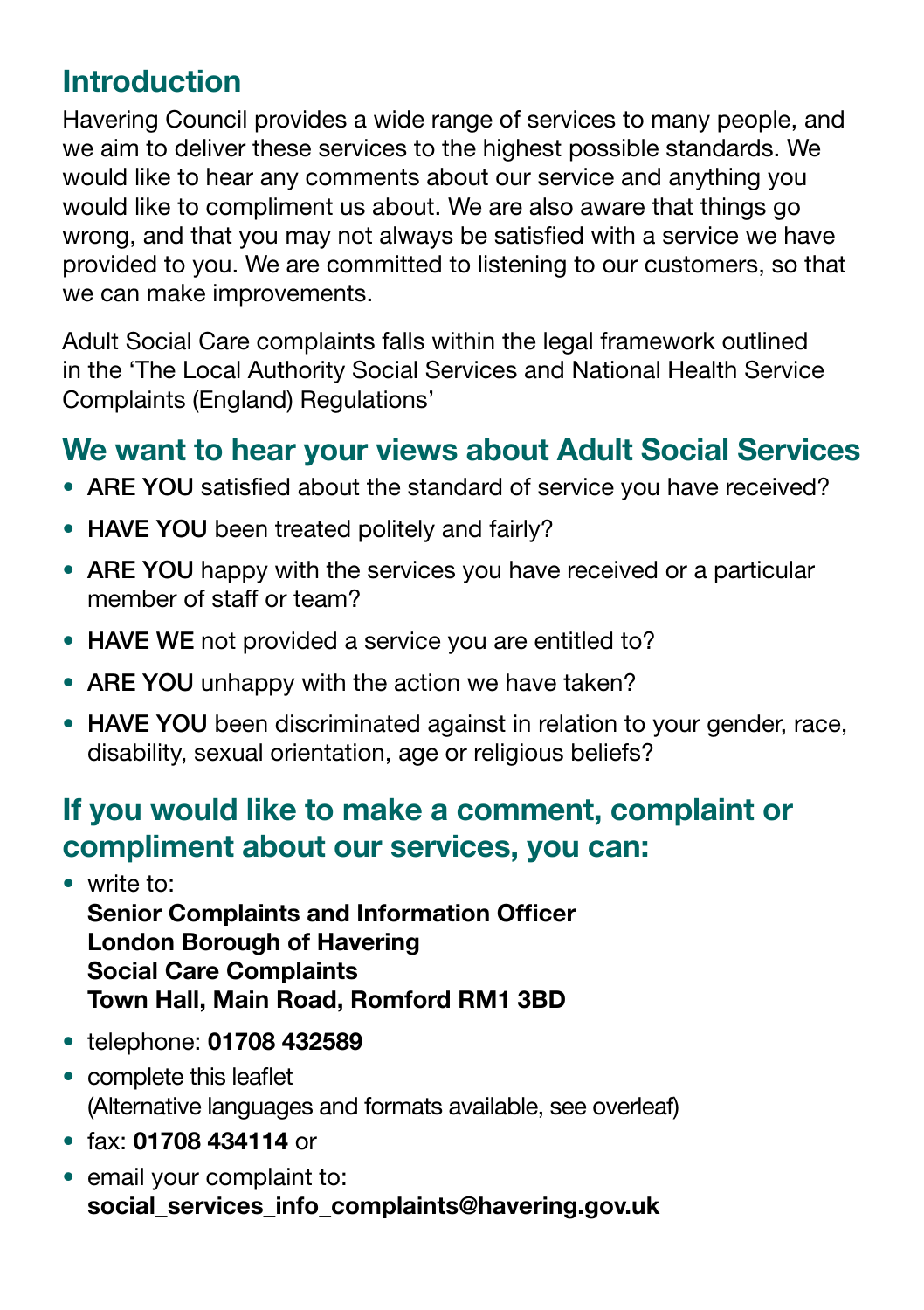# **What happens when I make a complaint**

When you make a formal complaint we will contact you to ensure that we understand fully. Where possible, we will also discuss what you would like to happen to help resolve your complaint.

- We will aim to acknowledge your complaint within 3 working days.
- Your complaint will be assessed to decide how it will be handled. A member of the Social Care Complaints Team will discuss and agree this with you.
- We will aim to respond to your complaint within 10 20 working days.
- If your complaint involves another agency, e.g. health, home care services or residential/nursing home we will discuss this with you and the relevant agency to agree how the complaint should be handled. We will aim to respond within 25 working days.
- If your complaint is assessed as requiring an independent investigation, this will be discussed and agreed with you. We will aim to respond within 25 – 65 working days.
- Mediation may be considered as a way to help resolve your complaint and this will be discussed with you if appropriate.
- We will keep you informed about the progress of your complaint and discuss any changes to the handling of your complaint with you.

# **Do you need help with your complaint?**

If you need any assistance, please contact us and we will arrange an advocate for you.

#### **What can I do if I am still not satisfied?**

If you are unhappy with the outcome of your complaint you may contact the Commissioner for Local Administration (Ombudsman) to have your complaint considered by:

- writing to the **Local Government Ombudsman (LGO), PO Box 4771, Coventry CV4 0EH**
- telephoning **0300 061 0614** (Mon Fri 8.30am 5.00pm)
- faxing **024 7682 0001**
- texting **'call back'** to **0762 480 3014**
- using a text phone via the **Text Relay service** (formerly Typetalk)
- using the online form **<www.lgo.org.uk/making-a-complaint>**

Please note you have the right to go to the Ombudsman at any time. However it is likely that you may be referred back to the local authority to first allow the complaint to be investigated locally.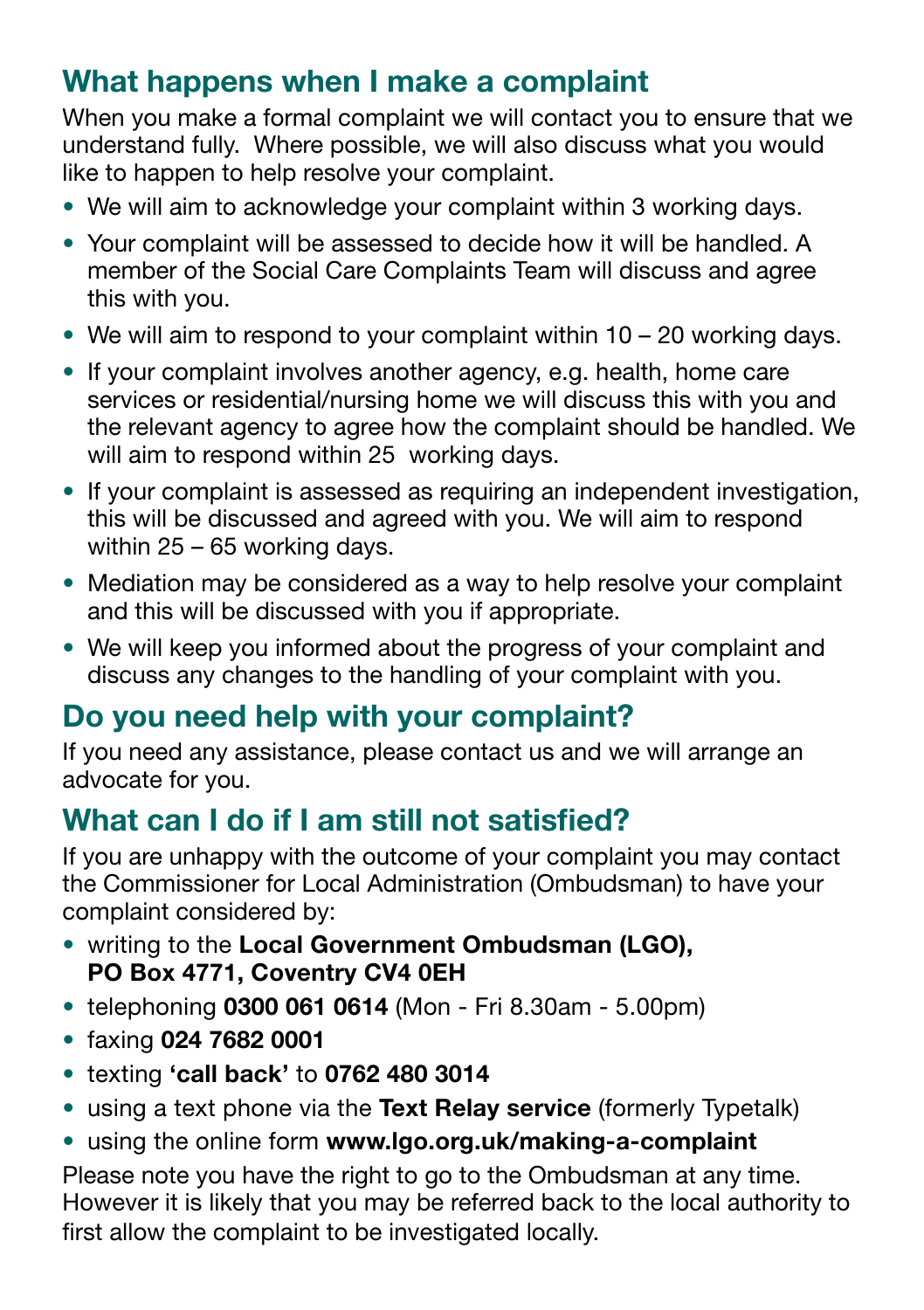# **Comments/Compliments/Complaints form**

| Name                                                                                                                                      |                                                                                                                                                                                                                                |                 |  |  |  |  |
|-------------------------------------------------------------------------------------------------------------------------------------------|--------------------------------------------------------------------------------------------------------------------------------------------------------------------------------------------------------------------------------|-----------------|--|--|--|--|
| <b>Address</b>                                                                                                                            |                                                                                                                                                                                                                                |                 |  |  |  |  |
|                                                                                                                                           |                                                                                                                                                                                                                                |                 |  |  |  |  |
| Postcode                                                                                                                                  |                                                                                                                                                                                                                                |                 |  |  |  |  |
| Home Tel                                                                                                                                  |                                                                                                                                                                                                                                | <b>Work Tel</b> |  |  |  |  |
| Email                                                                                                                                     |                                                                                                                                                                                                                                |                 |  |  |  |  |
|                                                                                                                                           | Signature – Engineering and Signature – Engineering and Signature and Signature and Signature and Signature and Signature and Signature and Signature and Signature and Signature and Signature and Signature and Signature an | Date $-$        |  |  |  |  |
| Please tick appropriate boxes                                                                                                             |                                                                                                                                                                                                                                |                 |  |  |  |  |
|                                                                                                                                           | $\Box$ Comment $\Box$ Compliment $\Box$ Complaint                                                                                                                                                                              |                 |  |  |  |  |
| Are you making a complaint on behalf of someone else? $\Box$ Yes<br>$\Box$ No<br>Do you have their permission?<br>$\Box$ Yes<br>$\Box$ No |                                                                                                                                                                                                                                |                 |  |  |  |  |
| If yes, represented person's signature of consent -                                                                                       |                                                                                                                                                                                                                                |                 |  |  |  |  |
| Name of person<br>you are representing                                                                                                    |                                                                                                                                                                                                                                |                 |  |  |  |  |
| <b>Address</b>                                                                                                                            |                                                                                                                                                                                                                                |                 |  |  |  |  |
|                                                                                                                                           |                                                                                                                                                                                                                                |                 |  |  |  |  |
| Postcode                                                                                                                                  |                                                                                                                                                                                                                                |                 |  |  |  |  |

Please use this form to write your comments, compliments or complaints. Give dates/places of particular events, and name(s) of staff involved, if known. Please continue your complaint/comment/compliment on an additional sheet if necessary.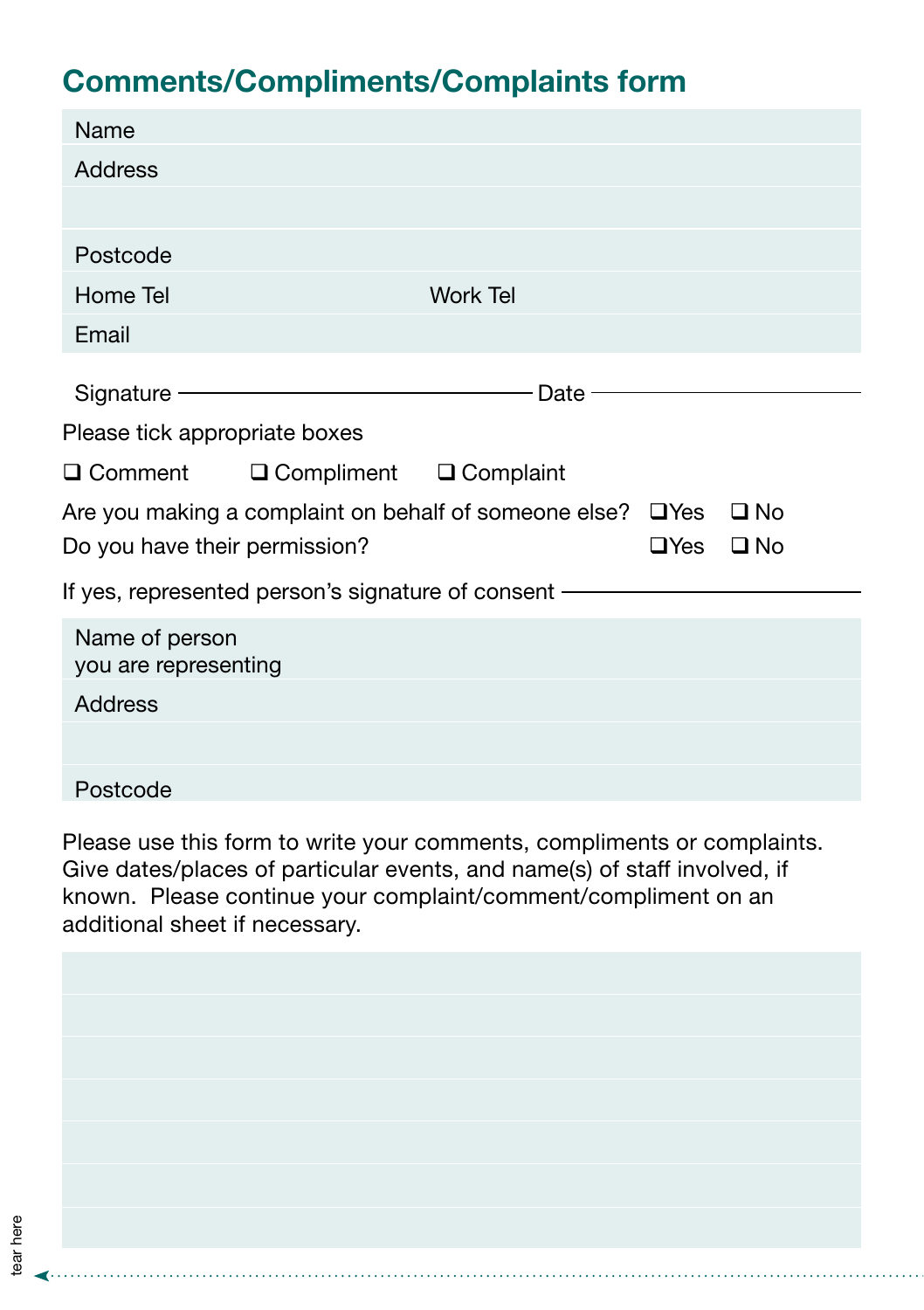

Your suggestions to resolve the complaint

We are required to monitor access to the complaints process and would appreciate if you could complete the information on the back of this leafet. Information is treated confdentially and not used when investigating your complaint. Thank you.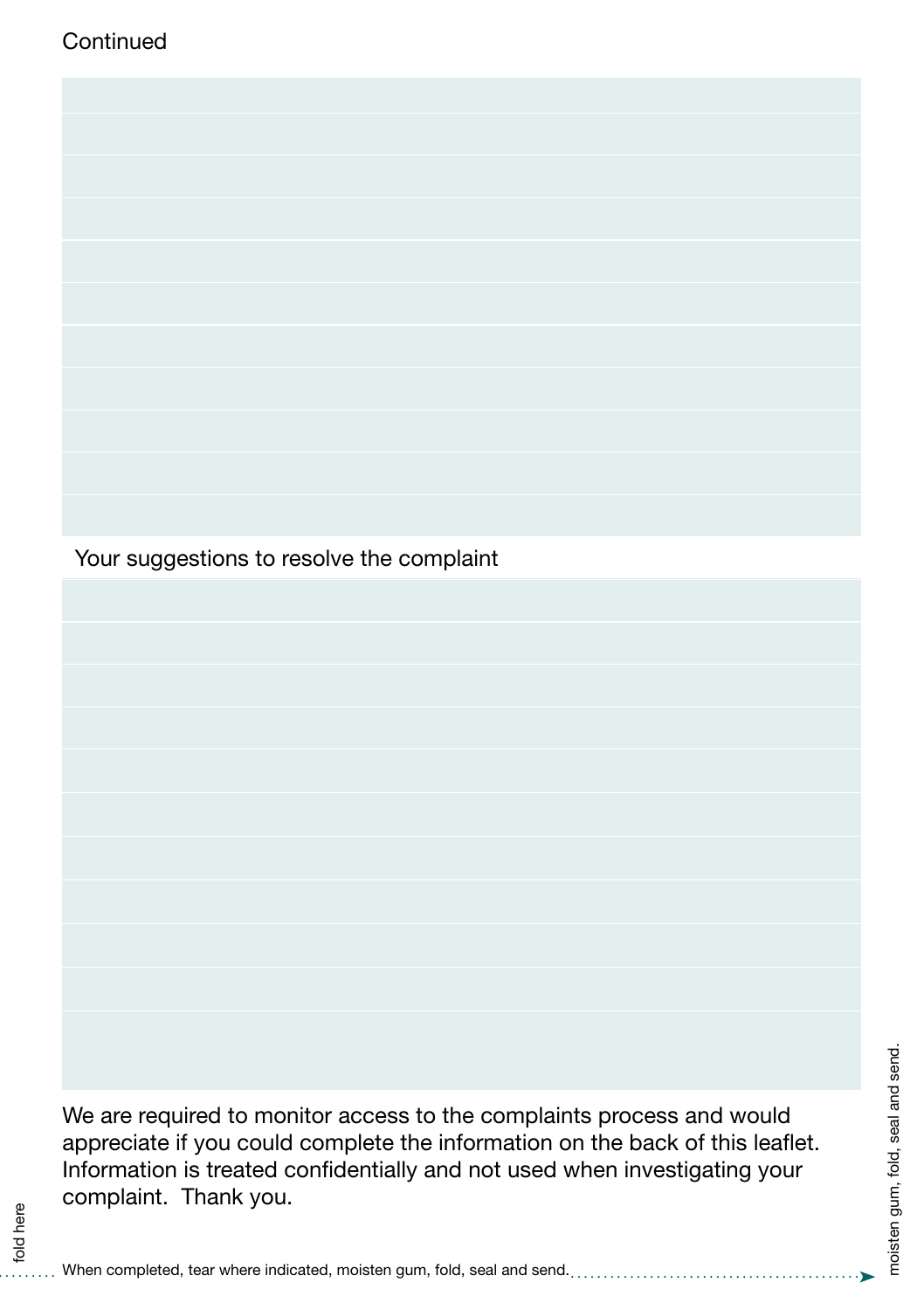#### **Fair and equal access**

Are you □ Male □ Female Please can you complete the following monitoring information. Are you disabled?  $\Box$  Yes  $\Box$  No Religion  $\Box$  Christian  $\Box$  Jew  $\Box$  Muslim  $\Box$  Sikh  $\Box$  Hindu  $\Box$  Other Age **q** 18-24 **q** 25-34 **q** 35-44 **q** 45-54 **q** 55-64 **q** 65+

#### **Ethnic Origins** Please tick appropriate box

- $\Box$  White British
- $\Box$  White Irish
- $\Box$  Any other White background
- $\Box$  Traveller of Irish Heritage
- $\Box$  Gypsy / Roma
- $\Box$  White and Black Caribbean
- $\Box$  White and Black African
- $\Box$  White and Asian
- $\Box$  Any other mixed background
- $\Box$  Asian
- $\Box$  Asian British
- $\Box$  Indian
- $\Box$  Pakistani
- $\Box$  Bangladeshi
- $\Box$  Any other Asian background
- $\Box$  Black British
- $\Box$  Caribbean
- $\Box$  African
- $\Box$  Any other Black background
- $\Box$  Chinese
- $\Box$  Any other ethnic group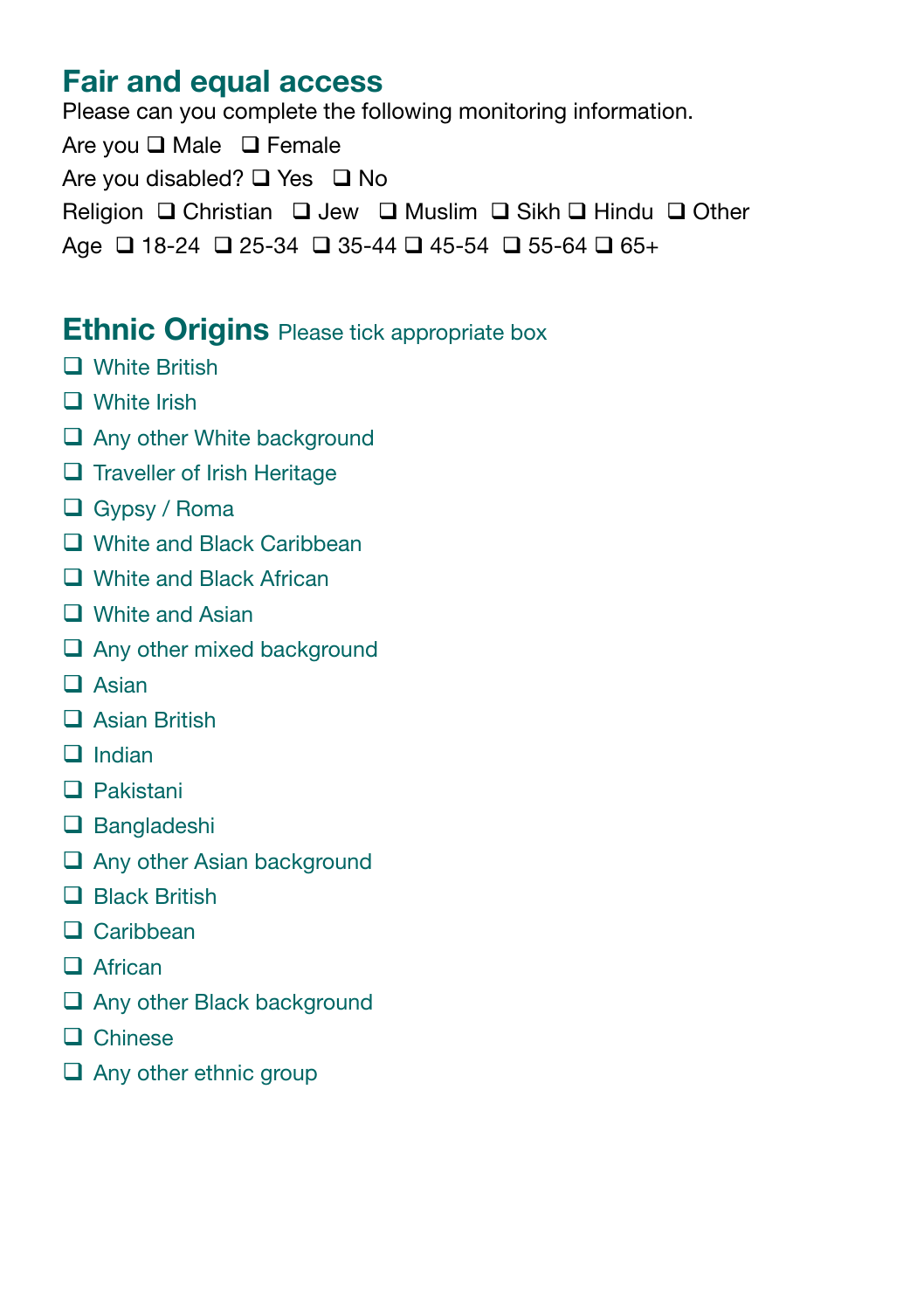### **Alternative languages and formats available**

If you would like to receive copies of this document in large print, braille, audiotape format, or if English is not your frst language and you would like to see this document in your preferred language, please complete the form below and send the whole leaflet to:

| London Borough of Havering          |                  |  |                                                                          |        |        |  |  |  |
|-------------------------------------|------------------|--|--------------------------------------------------------------------------|--------|--------|--|--|--|
| <b>Adult Social Care Complaints</b> |                  |  |                                                                          |        |        |  |  |  |
| Town Hall, Main Road                |                  |  |                                                                          |        |        |  |  |  |
| Romford RM1 3BB                     |                  |  |                                                                          |        |        |  |  |  |
| Tel: 01708 432589                   |                  |  |                                                                          |        |        |  |  |  |
| Textphone: 18001 01708 434343       |                  |  |                                                                          |        |        |  |  |  |
|                                     | □ हिन्दी/Hindi □ |  | real (Punjabi □ Shqip / Albanian □ Charian □ Chanian<br>Türkçe / Turkish | $\Box$ | Somali |  |  |  |
| Name                                |                  |  |                                                                          |        |        |  |  |  |
| Address                             |                  |  |                                                                          |        |        |  |  |  |
|                                     |                  |  |                                                                          |        |        |  |  |  |
|                                     | Postcode         |  |                                                                          |        |        |  |  |  |